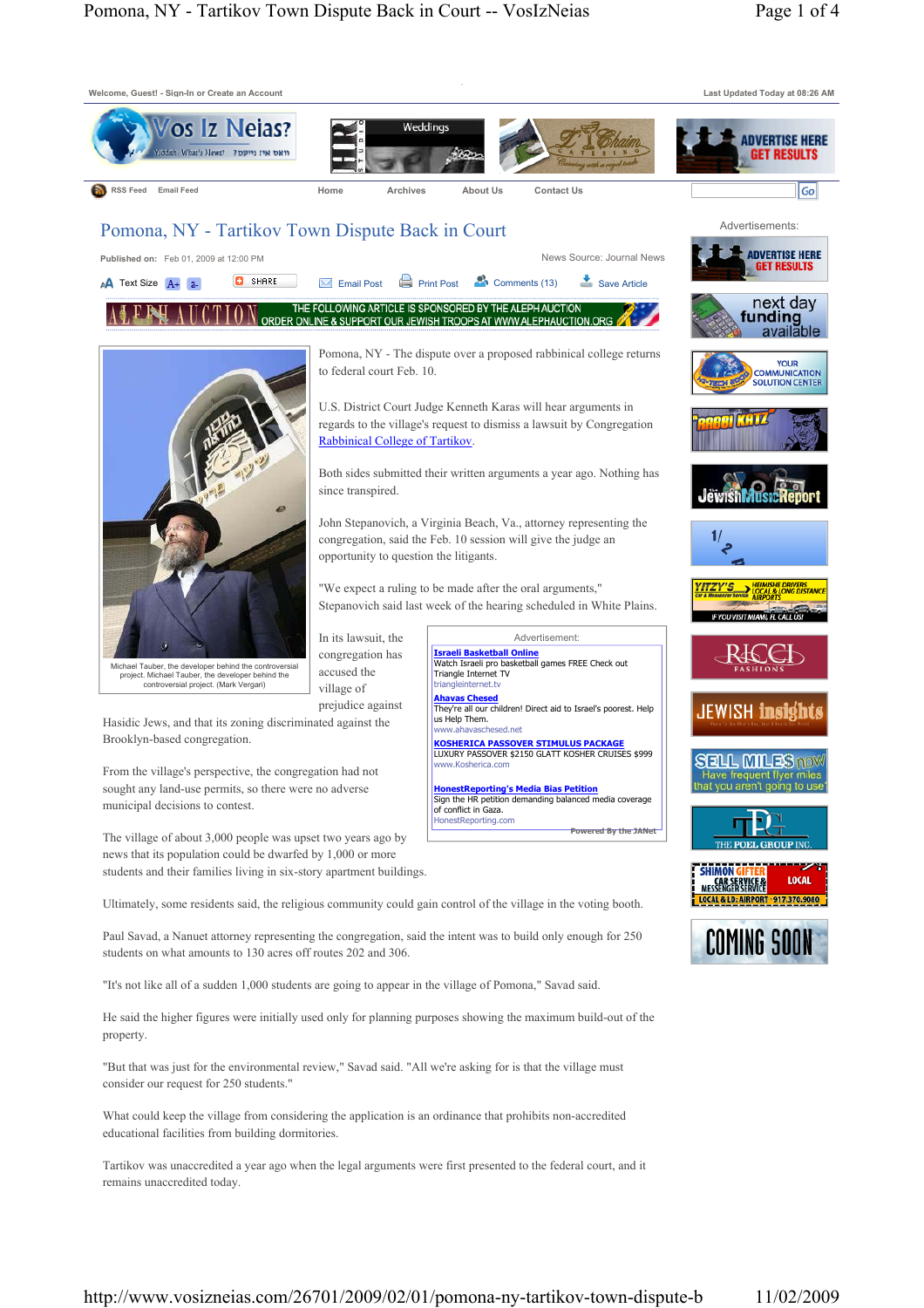Savad said the possibility of accreditation was "thoroughly investigated" with both state and religious agencies, but Tartikov didn't qualify because it had no certifiable academic program.



Tartikov's purpose, as presented by its organizers, was to promote the study of Biblical laws to prepare students to preside over rabbinical courts.

Village attorney Doris Ullman said she was unaware what the numbers of students would be because Tartikov never delivered a site plan.

"I don't know what they're looking for," Ullman said, "other than in my discussions with them they were looking for a study hall with high-rise housing."

As for the the accreditation issue, Ullman said Tartikov "has not applied to the village for relief from that requirement."

| <b>Dead Sea Cosmetics</b><br>Special treat for your love directly from the<br>Dead Sea, Valentines Day Special<br>deadseacosmetics.com |                                                    | <b>EXOTIC KOSHER TOURS</b><br>ravel the world with our exotic fully kosher<br>tours. Enjoy an<br>www.shaibarilan.com                                                                                                                                                                                                                     | <b>6 Great Pesach Locations to choose</b><br>Boca Raton, Miami Beach, Arizona, Puerto Rico,<br>Italy & Spain.<br>leisuretimetours.com |
|----------------------------------------------------------------------------------------------------------------------------------------|----------------------------------------------------|------------------------------------------------------------------------------------------------------------------------------------------------------------------------------------------------------------------------------------------------------------------------------------------------------------------------------------------|---------------------------------------------------------------------------------------------------------------------------------------|
|                                                                                                                                        |                                                    |                                                                                                                                                                                                                                                                                                                                          | Powered By the JANet                                                                                                                  |
| Total                                                                                                                                  |                                                    | Read Comments (13) - Post Yours »                                                                                                                                                                                                                                                                                                        | Oldest First •                                                                                                                        |
|                                                                                                                                        | Feb 01, 2009 at 12:54 PM<br><b>Anonymous Says:</b> |                                                                                                                                                                                                                                                                                                                                          |                                                                                                                                       |
|                                                                                                                                        |                                                    | this is a big scam. Can anyone say low-cost housing.<br>It a sad situation but this is the type of stuff that fuels hatred in Ramapo. Yeah, I know that<br>some in Ramapo are despicable anti-Semites and will hate regardless, but here is a situation<br>that just makes secular jews and other otherwise tolerant people just wonder. |                                                                                                                                       |
|                                                                                                                                        |                                                    |                                                                                                                                                                                                                                                                                                                                          | Reply »                                                                                                                               |
|                                                                                                                                        | Feb 01, 2009 at 12:30 PM<br><b>Anonymous Says:</b> |                                                                                                                                                                                                                                                                                                                                          |                                                                                                                                       |
|                                                                                                                                        |                                                    | i smell a rat with tartikov. why do they not want to be accredited?                                                                                                                                                                                                                                                                      |                                                                                                                                       |
|                                                                                                                                        |                                                    |                                                                                                                                                                                                                                                                                                                                          | Reply »                                                                                                                               |
|                                                                                                                                        | Feb 01, 2009 at 02:03 PM<br><b>Anonymous Says:</b> |                                                                                                                                                                                                                                                                                                                                          |                                                                                                                                       |
|                                                                                                                                        | Reply to #1 Show Quote                             | This is not a scam, Tartikov does not ask for any special treatment, they are asking what<br>everyone in USA has a right to ask, your smell doesn't matter here,<br>Btw, do you know Bernie Maddof?! did you smell scam on him, no, because how can you<br>smell scam on secular Jews?!, you only smell scam on Hassidic Jews!           |                                                                                                                                       |
|                                                                                                                                        |                                                    |                                                                                                                                                                                                                                                                                                                                          | Reply »                                                                                                                               |
|                                                                                                                                        | Feb 01, 2009 at 02:37 PM<br><b>Anonymous Says:</b> |                                                                                                                                                                                                                                                                                                                                          |                                                                                                                                       |
|                                                                                                                                        |                                                    |                                                                                                                                                                                                                                                                                                                                          |                                                                                                                                       |

I'm a chussid in Ramapo and refuse to put up with this developement. They will claim tax exemptions and local social benefits all on our dime.

R l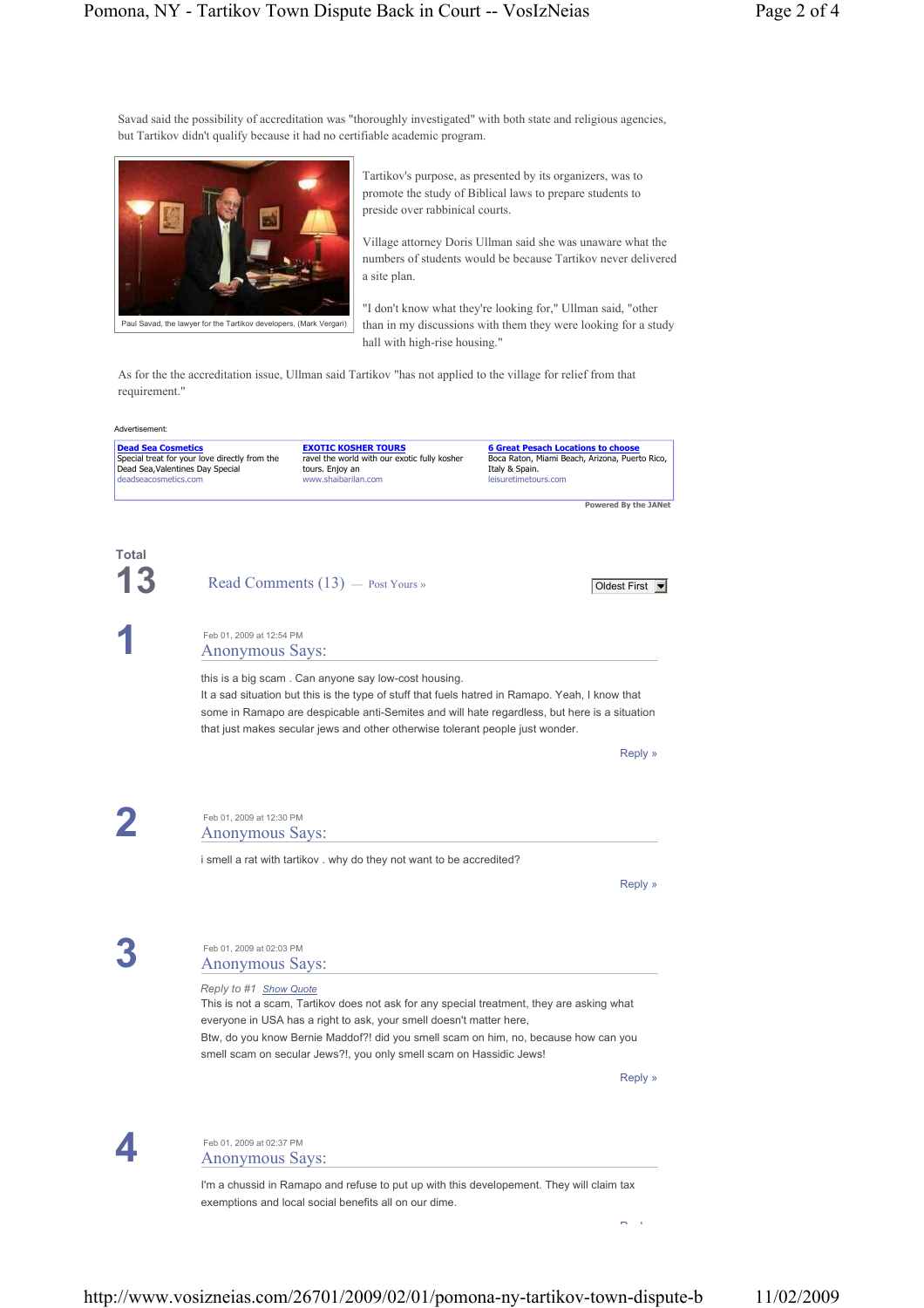## Pomona, NY - Tartikov Town Dispute Back in Court -- VosIzNeias Page 3 of 4

|                                                                                                                                                                                                                                                                            | Home   [Archives   [About<br>Us   [ Contact Us ]<br>Copyright © 1999 - 2008 |  |  |  |
|----------------------------------------------------------------------------------------------------------------------------------------------------------------------------------------------------------------------------------------------------------------------------|-----------------------------------------------------------------------------|--|--|--|
| Feb 01, 2009 at 03:35 PM<br>Shaul in Monsey Says:                                                                                                                                                                                                                          | VosIzNeias.com - All rights<br>reserved.                                    |  |  |  |
| If they are claiming that the purpose is to create a rabbinical college to teach a ten year<br>curriculum, then, yeah, its a scam.                                                                                                                                         |                                                                             |  |  |  |
| And if they are using their religion as an excuse to profit by hiding behind the Torah as a<br>means to increasing profit, then they will never see good from a dollar they invested.                                                                                      |                                                                             |  |  |  |
| Reply »                                                                                                                                                                                                                                                                    |                                                                             |  |  |  |
| Feb 01, 2009 at 03:18 PM<br><b>Anonymous Says:</b>                                                                                                                                                                                                                         |                                                                             |  |  |  |
| Baloney! Stop the Affordable housing, let's get back to normal life. They who developed land<br>for the benefit of our community (Affordable housing) have congested our neighborhood and<br>above all the "affordable" condominiums cost more than a single family house. |                                                                             |  |  |  |
| Reply »                                                                                                                                                                                                                                                                    |                                                                             |  |  |  |
| Feb 01, 2009 at 03:14 PM<br><b>Anonymous Says:</b>                                                                                                                                                                                                                         |                                                                             |  |  |  |
| Reply to #3 Show Quote<br>Oh I hadn't realized that everyone else in the USA asks for a 15yr "school"                                                                                                                                                                      |                                                                             |  |  |  |
| Reply »                                                                                                                                                                                                                                                                    |                                                                             |  |  |  |
| Feb 01, 2009 at 07:00 PM<br><b>Anonymous Says:</b>                                                                                                                                                                                                                         |                                                                             |  |  |  |
| go back to bklyn                                                                                                                                                                                                                                                           |                                                                             |  |  |  |
| Reply »                                                                                                                                                                                                                                                                    |                                                                             |  |  |  |
| Feb 01, 2009 at 06:03 PM<br>monsey residents Says:                                                                                                                                                                                                                         |                                                                             |  |  |  |
| Reply to #6 Show Quote<br>100% right. this is the point ! its not gona be affordebl. the shud say the "emes" the want to<br>make money. ok ! stop with this toiros                                                                                                         |                                                                             |  |  |  |
| Reply »                                                                                                                                                                                                                                                                    |                                                                             |  |  |  |
| Feb 01, 2009 at 06:02 PM<br><b>Charlie Hall Says:</b>                                                                                                                                                                                                                      |                                                                             |  |  |  |
| The issue of accreditation is a big one. You need a formal degree program and approval by<br>the State of New York, a process that takes years. There may well be grounds to challenge<br>this.                                                                            |                                                                             |  |  |  |
| Reply »                                                                                                                                                                                                                                                                    |                                                                             |  |  |  |
| Feb 01, 2009 at 07:30 PM<br>robroy560 Says:                                                                                                                                                                                                                                |                                                                             |  |  |  |
| I'm happy the village is standing up. No, I'm not anti-Chassidim. I want all Jews to get along.<br>We lost the 2nd Beit HaMikdash for hating each other.                                                                                                                   |                                                                             |  |  |  |
| This story, if true, shows a backdoor way for the Tartikov to take over the village. They can<br>litterally out vote the working people and transfer their wealth to them. Wealth transfer                                                                                 |                                                                             |  |  |  |

http://www.vosizneias.com/26701/2009/02/01/pomona-ny-tartikov-town-dispute-b 11/02/2009

meaning those working, Jew or non-Jew, would be paying for this yeshiva to have 10-15 of